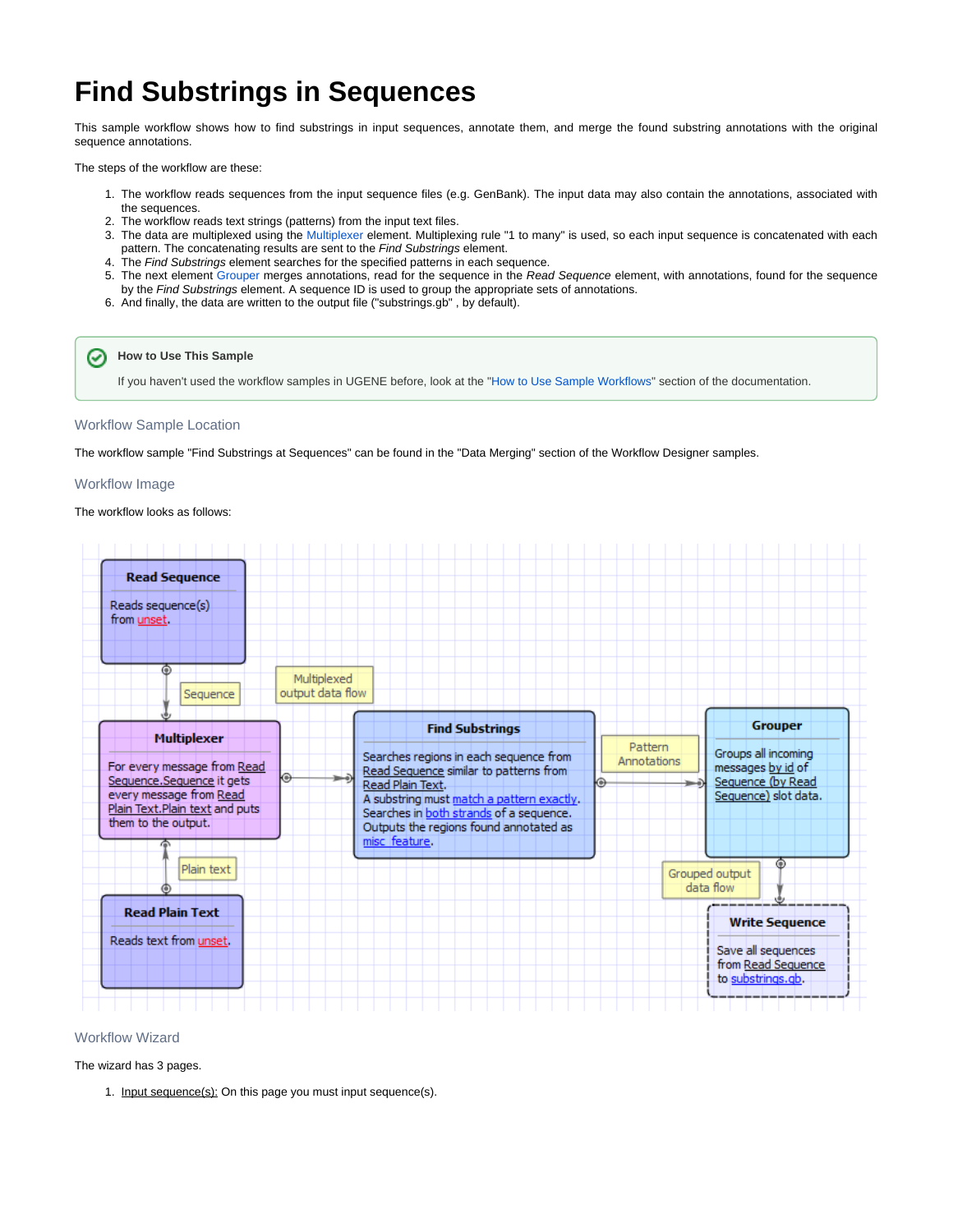| U Find substrings in sequences Wizard                      | $\mathcal{D}$<br>$\overline{\mathbf{x}}$ |
|------------------------------------------------------------|------------------------------------------|
| Input sequence(s)<br>Dataset 1<br>出海局 个人米<br><b>U</b> GENE |                                          |
| Defaults<br>Next ><br>Cancel                               | Help                                     |

2. Input pattern(s): On this page you must input pattern(s).

| U Find substrings in sequences Wizard |                                                | ð<br>$\overline{\mathbf{x}}$ |
|---------------------------------------|------------------------------------------------|------------------------------|
| <b>U</b> GENE                         | Input pattern(s)<br>Dataset 1<br>B & B<br>↑↓ * |                              |
| Defaults                              | $<$ Back<br>Next ><br>Cancel                   | Help                         |

3. Find substrings: On this page you can modify search and output parameters.